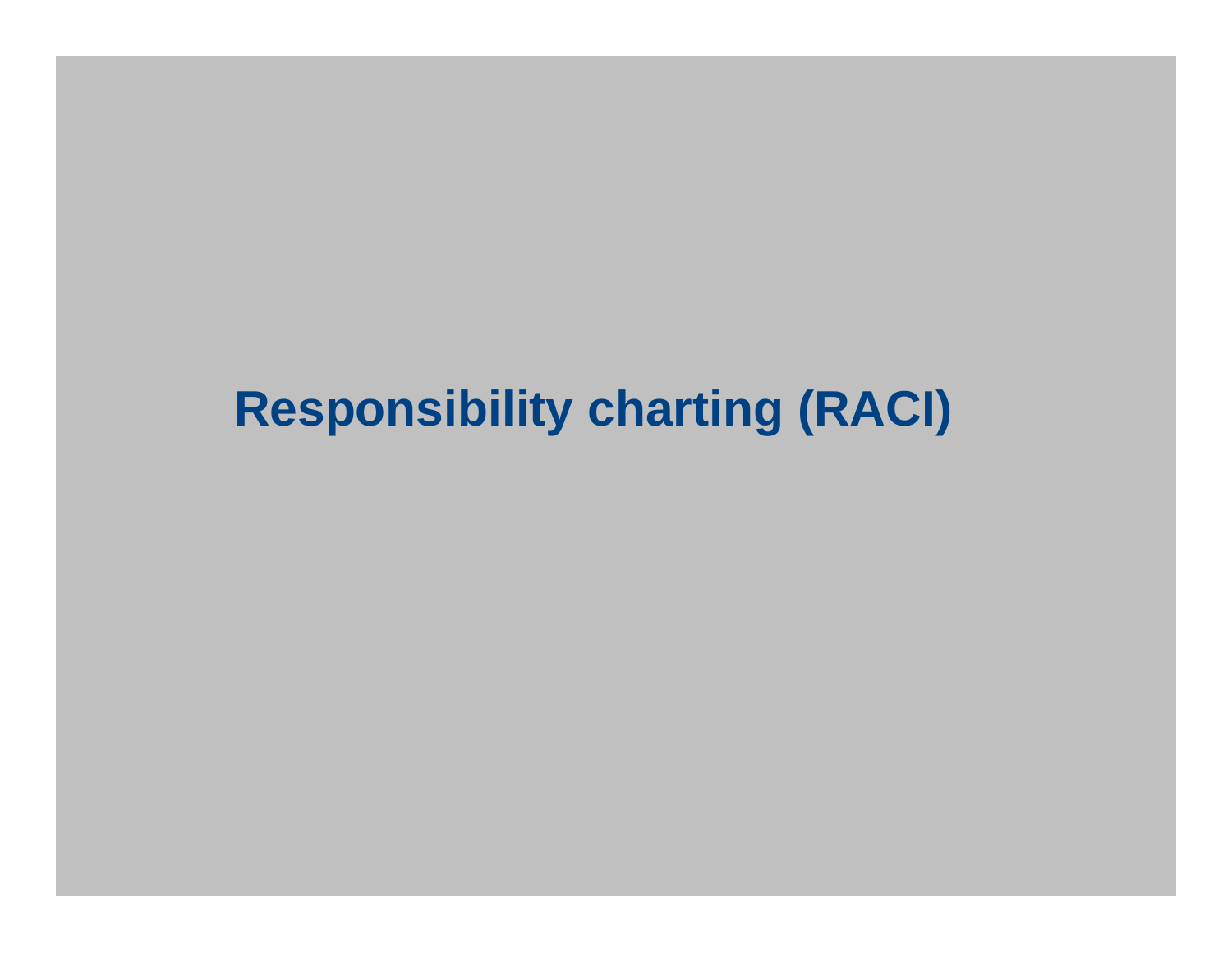#### **What Is RACI ?**

#### **Responsibility Charting**

**Is a technique for identifying functional areas, key activities, and decision points where ambiguities exist; differences can be brought into the open and resolved through team effort.**

**The approach enables management to actively participate in the process of systematically describing activities, decisions that have to be accomplished, and to clarify the responsibility that each plays in relation to those activities and decisions.**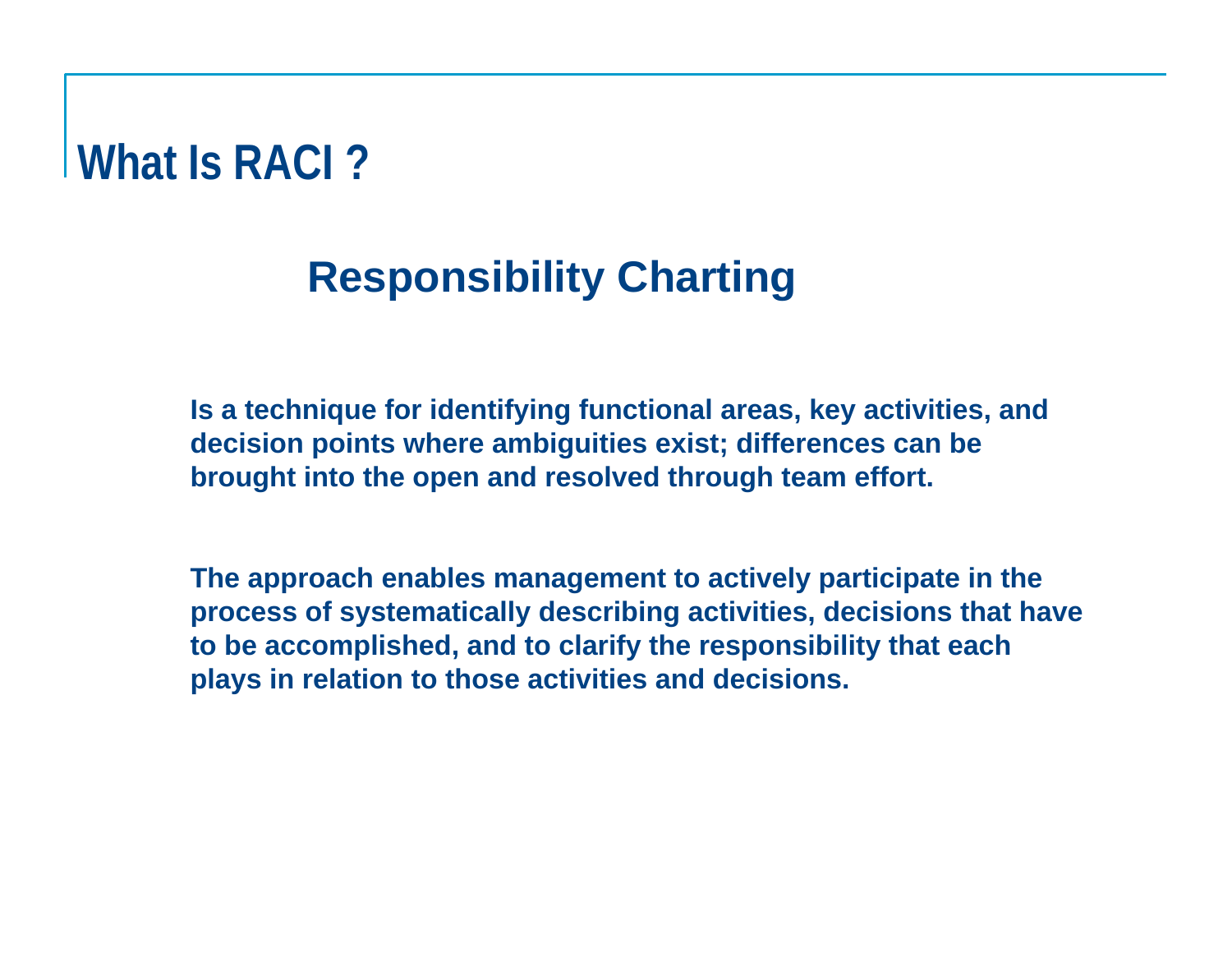#### **Objectives/Benefits**

- **Assist natural work teams in charting roles and responsibilities in a consistent manner**
- **Assist natural work teams with development of implementation tool kits**
- **Clarify individual/departmental roles and responsibilities**
- **Identify accountabilities**
- **Eliminate misunderstandings, encourage teamwork**
- **Reduce duplication of effort**
- **Establish "consults" and "informs" resulting in better communication**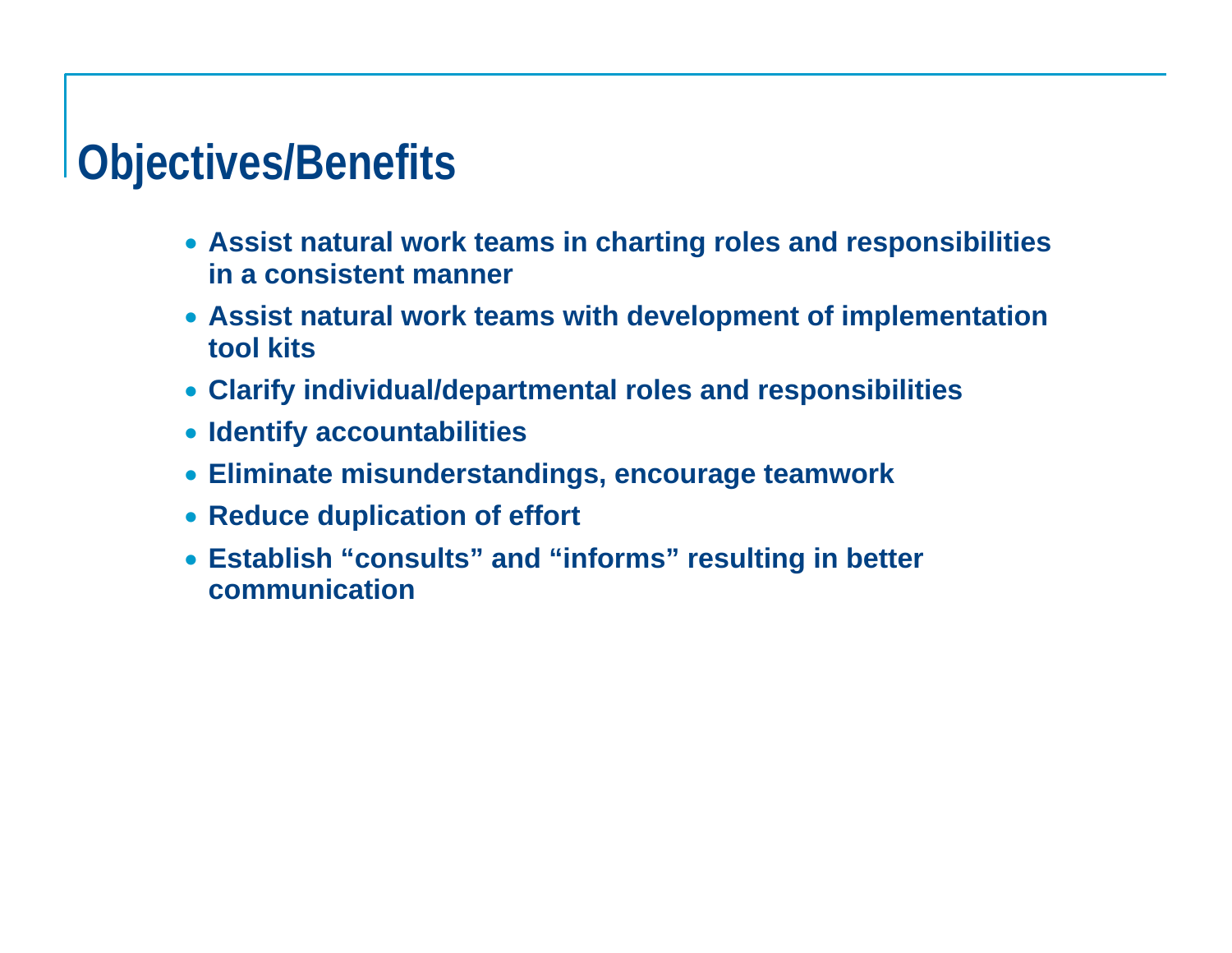## **Critical Issue Summary**

#### **Opportunity**

| <b>Roles and Responsibilities</b> | • To better understand<br>To improve communications<br>$\bullet$ |
|-----------------------------------|------------------------------------------------------------------|
| <b>Accountability</b>             | • To clarify                                                     |
| <b>Responsibilities</b>           | • To identify authority                                          |
| <b>Job responsibility</b>         | • To empower employees with<br>authority to do it                |
| Role of middle manager            | • To bring up to speed with<br>organization structure            |
| <b>Approval</b>                   | • To reduce uncertainty of<br>multiple reporting                 |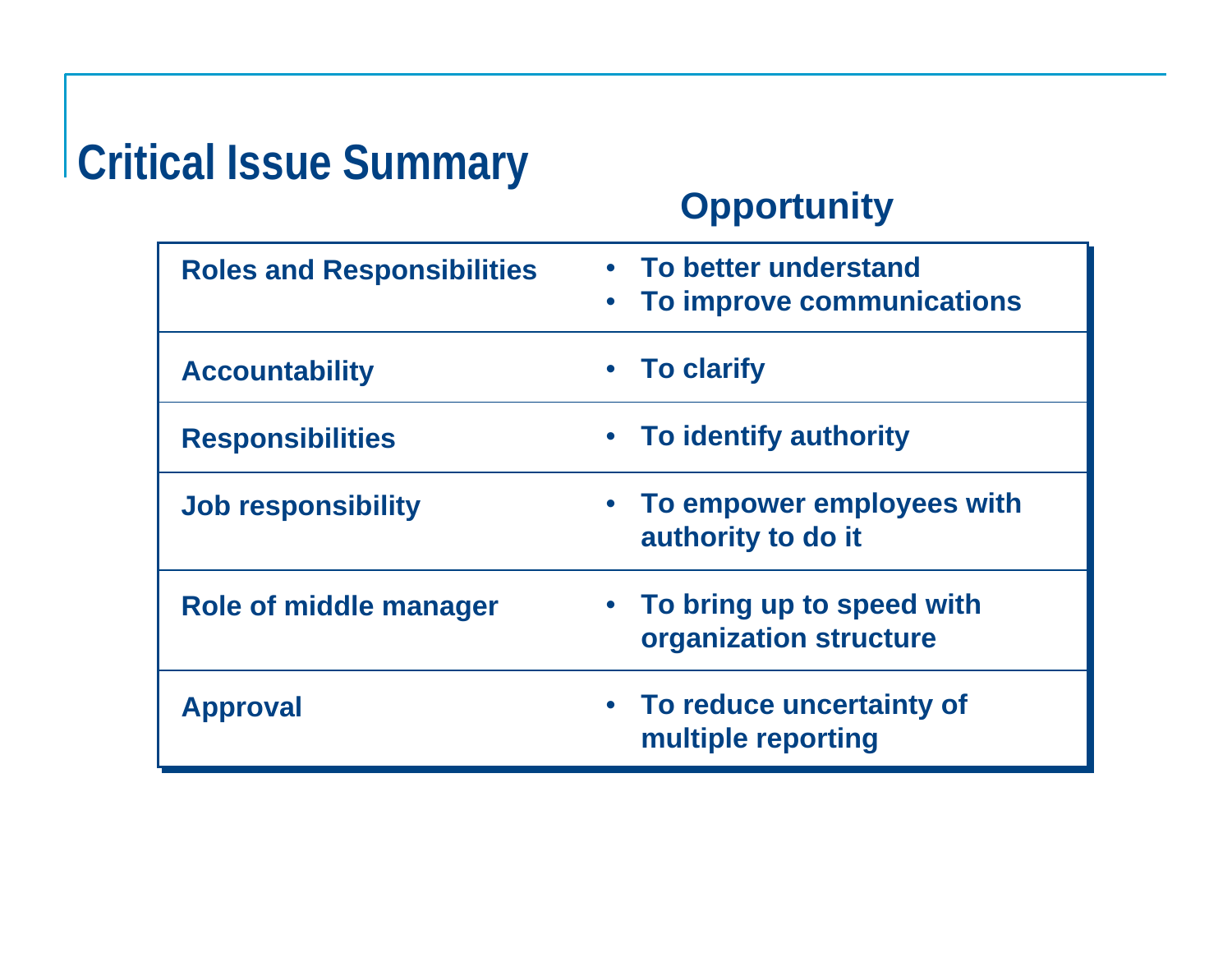## **Guidelines**

- **Remember new culture philosophy when defining roles and responsibilities**
	- $\bullet$ Eliminate "checkers checking checkers"
	- $\bullet$ Encourage teamwork
	- $\bullet$ 100% accuracy not always required
- **Place accountability (A) and responsibility (R) at the level closest to the action or knowledge**
- **There can be only one accountability per activity**
- **Authority must accompany accountability**
- **Minimize the number of consultants (C) and informs (I)**
- **All roles and responsibilities must be documented and communicated**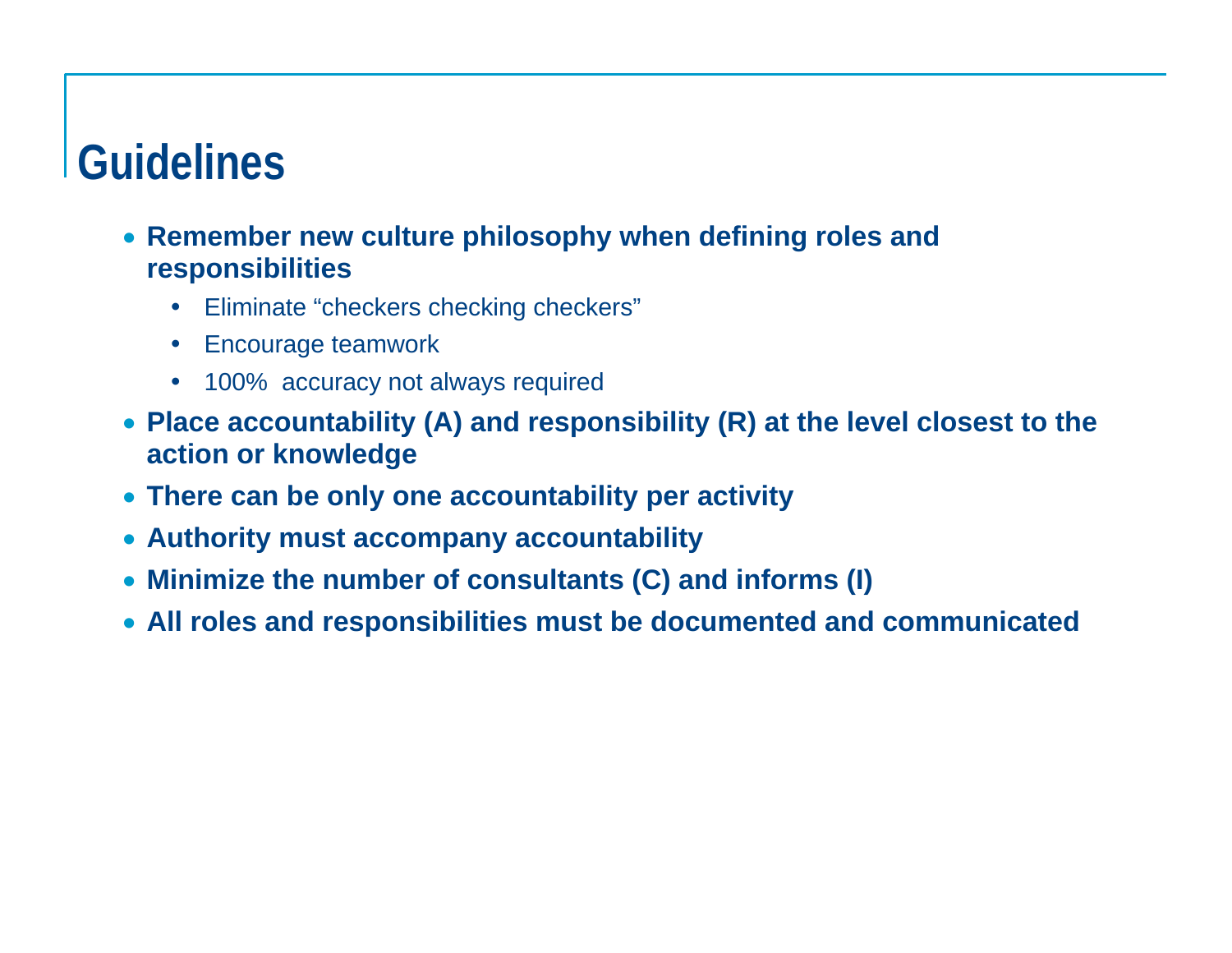## **RACI Stands for:**

| $\mathbf{A}$ " | <b>Accountable</b> | "The buck stops here" |
|----------------|--------------------|-----------------------|
| "R"            | <b>Responsible</b> | "The doer"            |
| "C"            | <b>Consult</b>     | "In the loop"         |
| 64122          | <b>Inform</b>      | "Keep in the picture" |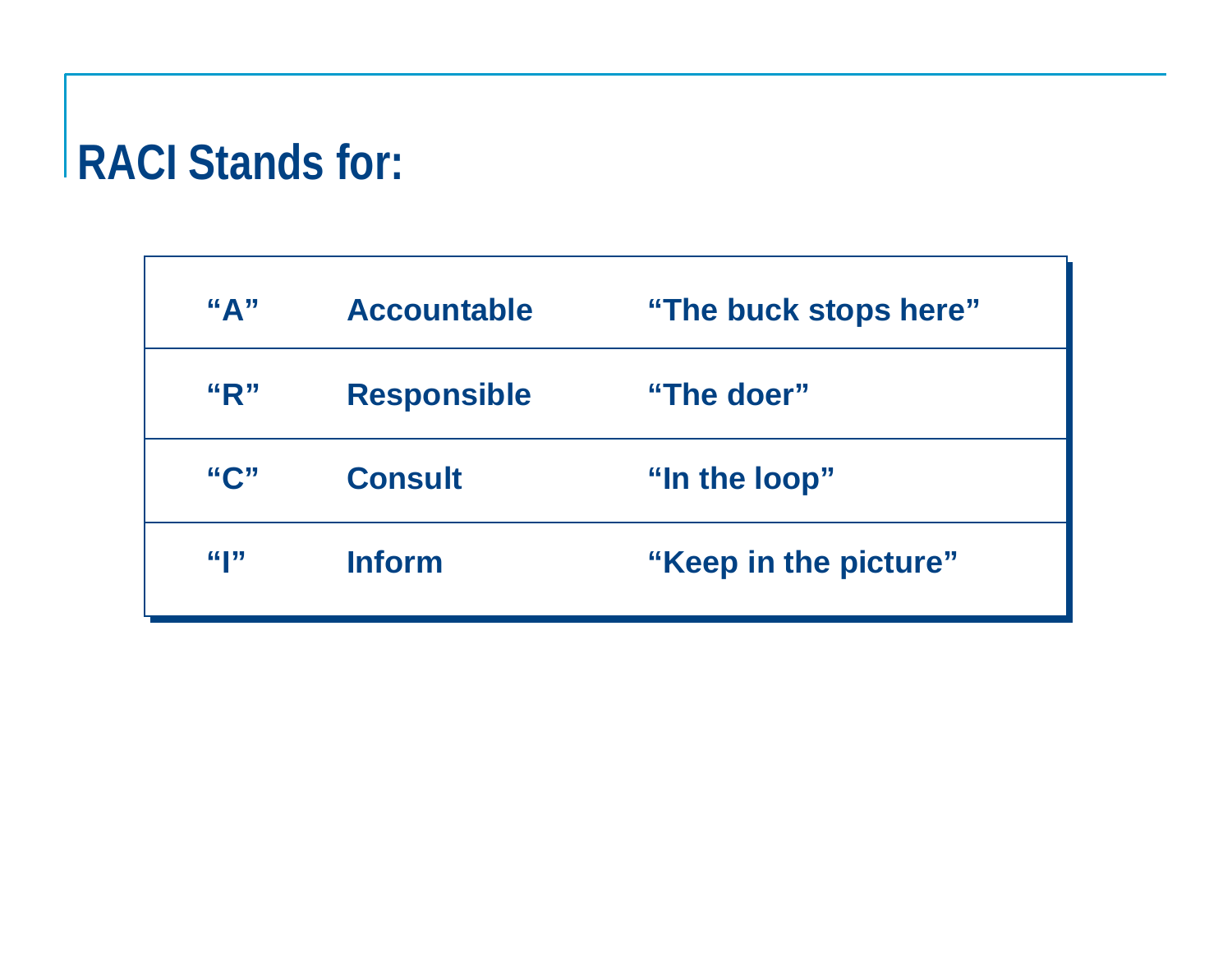#### **Codes**

| <b>Accountable</b> | <b>Position with yes/no authority</b>                           |
|--------------------|-----------------------------------------------------------------|
| <b>Responsible</b> | <b>Position working on the activity</b>                         |
| <b>Consult</b>     | <b>Position involved prior to decision</b><br>or action         |
| Inform             | <b>Position that needs to know of the</b><br>decision or action |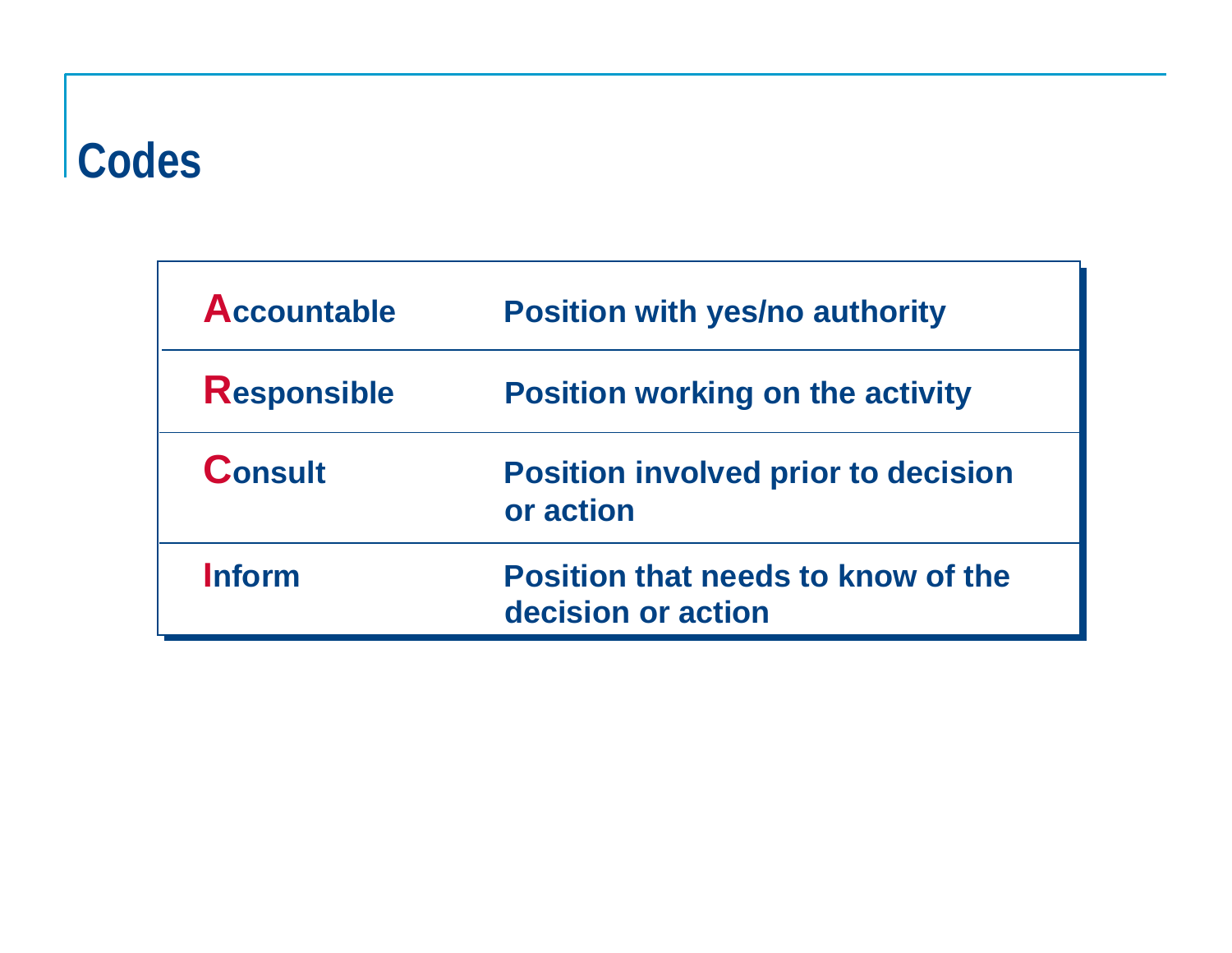#### **RACI Defined**

#### **Accountability "A"**

**The individual who is ultimately responsible. Includes yes or no authority and veto power. Only one "A" can be assigned to a function.**

**Responsibility "R"**

**The individual(s) who actually completes the task, the doer. This person is responsible for action/implementation. Responsibility can be shared. The degree of responsibility is determined by the individual with the "A".**

**The individual(s) to be consulted prior to a final decision or action. This incorporates two-way communication. Consult "C"**

**Inform"I"**

**The individual(s) who needs to be informed after a decision or action is taken. This incorporates one-way communication.**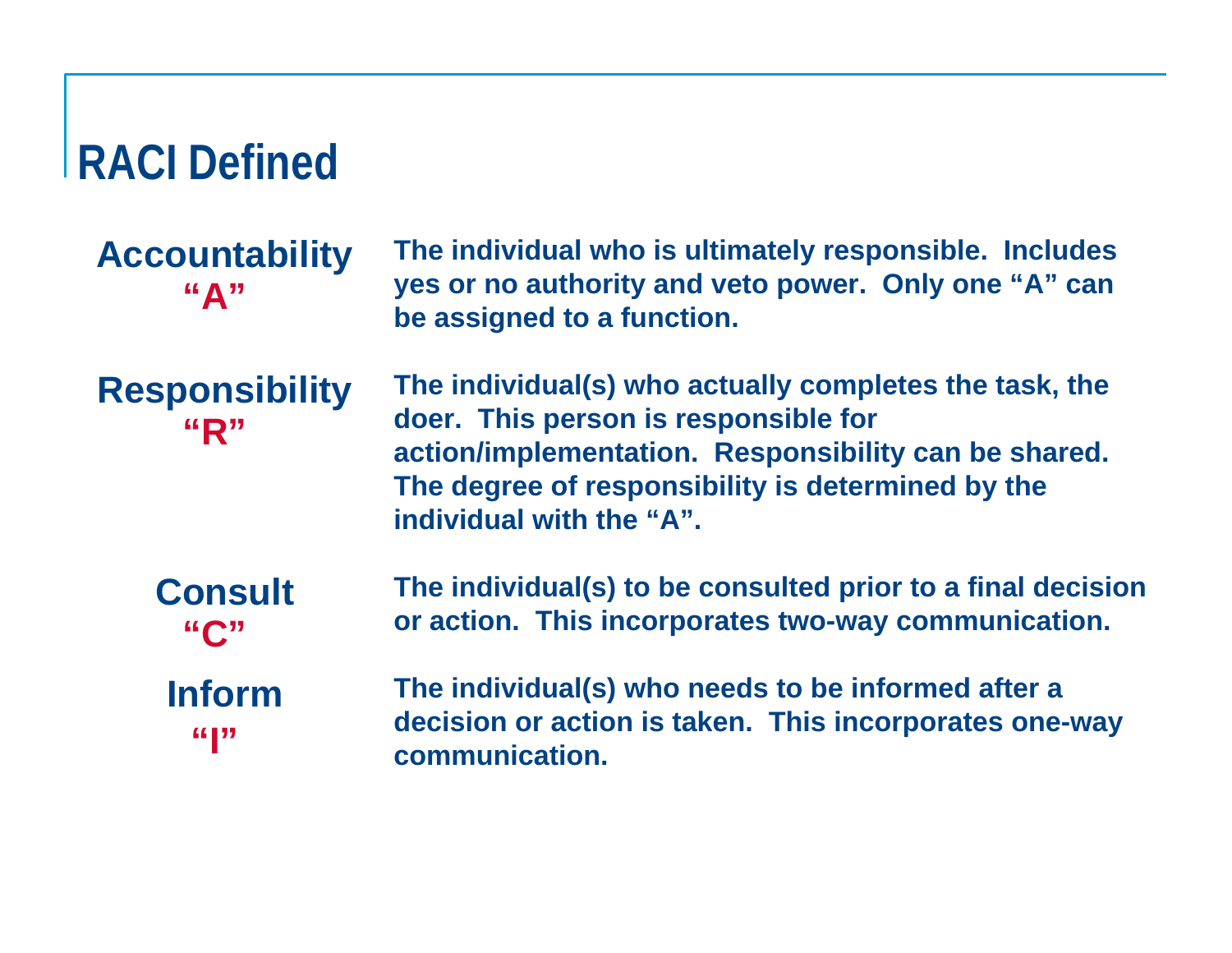### **Process Steps**

#### **Responsibility charting is completed in a six step process:**

- **1. Introductory meetings are conducted to inform key management of the purpose and requirements of the process**
- **2. Decision and function lists are developed, analyzed and collated into a master function list.**
- **3. Responsibility workshops are conducted to agree upon function definitions and to assign codes that describe the type of participation each role will have toward each function. The output is a responsibility chart.**
- **4. The responsibility charts are documented and reproduced to distribute to all participants and interfacing organizations.**
- **5. The communication and reinforcement of the new role definitions are accomplished through meetings with all individuals and departments involved.**
- **6. Follow-up is conducted to ensure that relationships defined in the process are being adhered to and to encourage participants to live the roles.**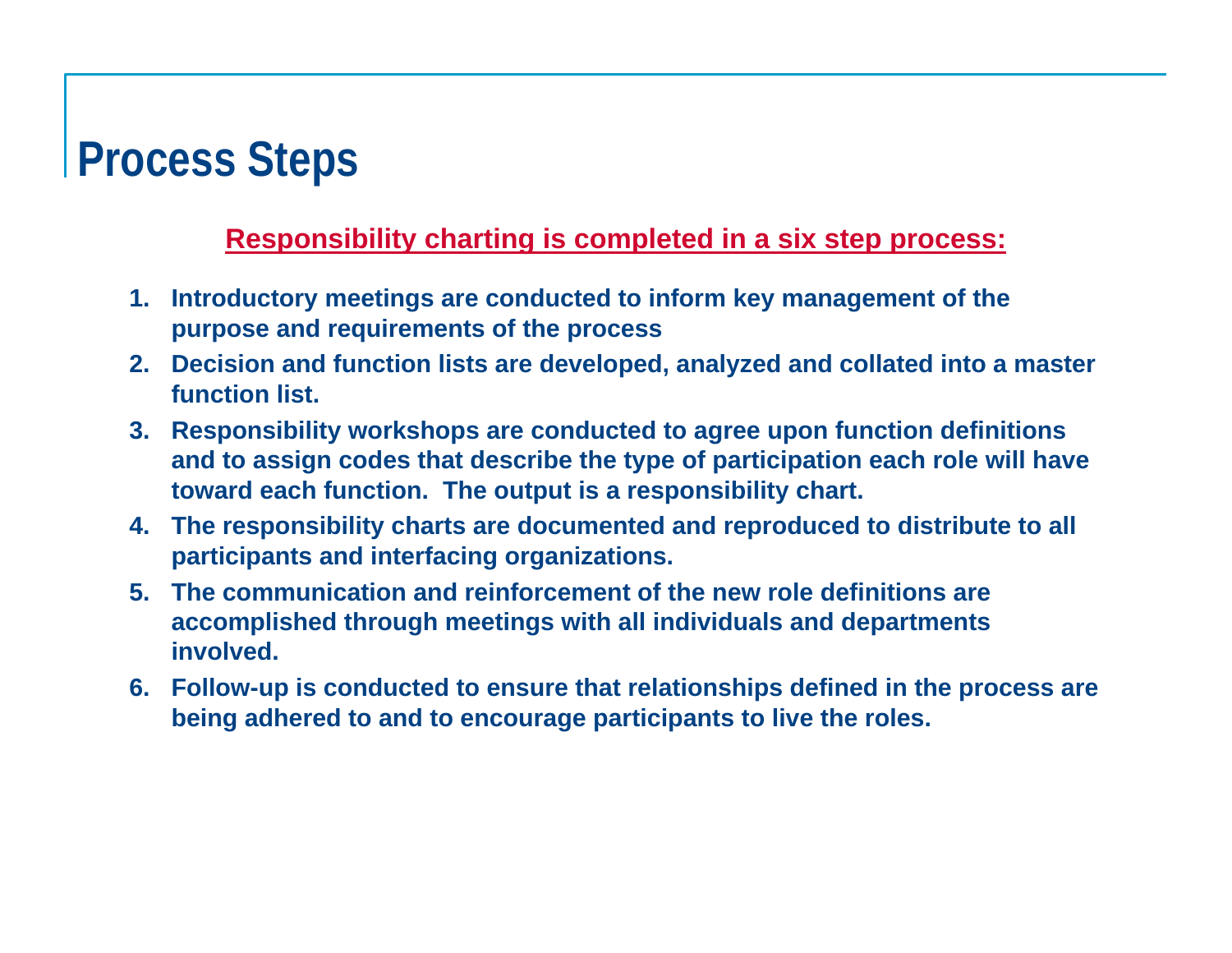# **The Output Matrix**

#### **Roles of Participants**

**Decisions or Activities**

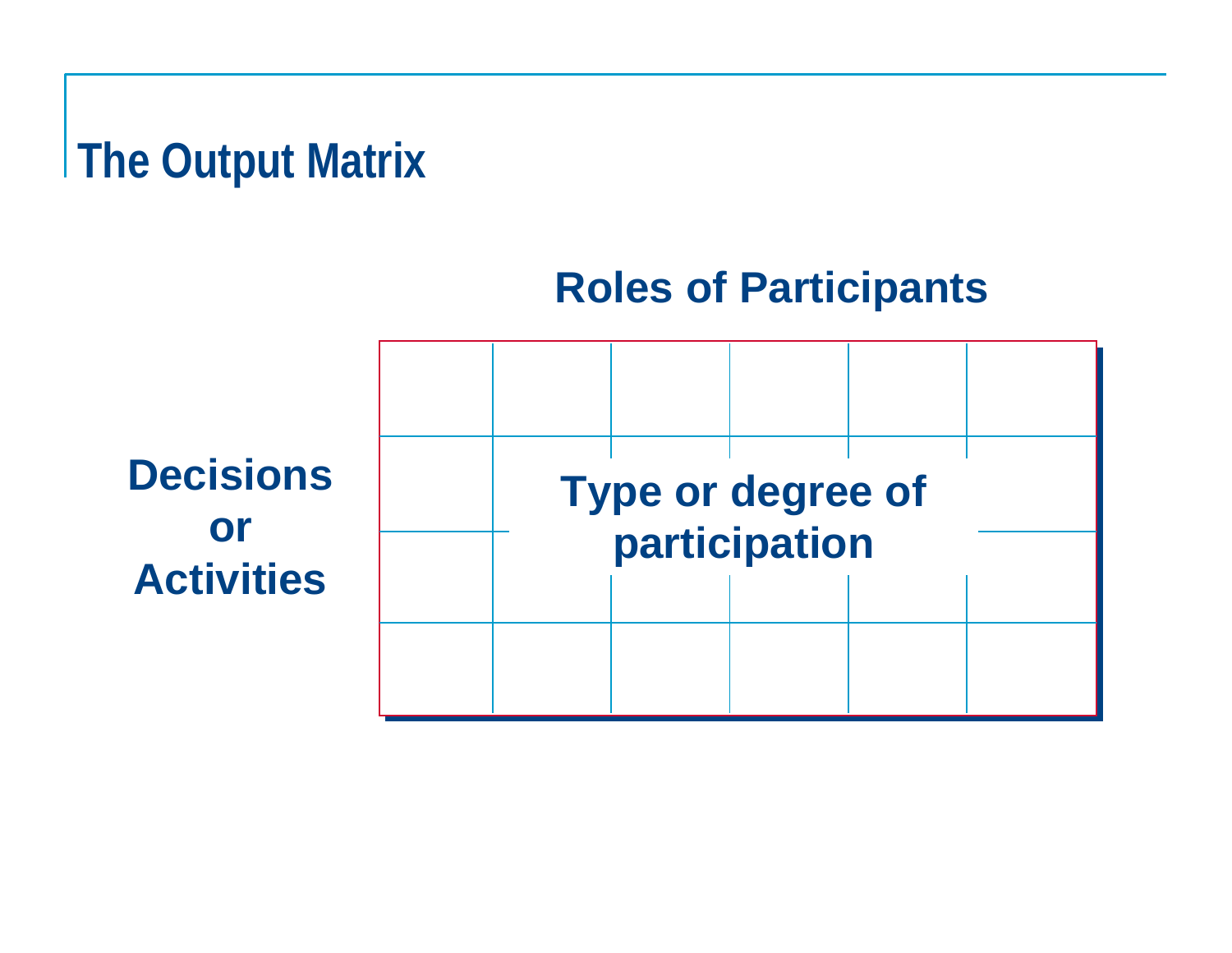# **RACI Charting**

#### **Roles and Responsibilities Analysis**

| <b>Business</b><br><b>Processes</b>     |   |   |   |   | <b>Functional Roles</b> |   |   |   |  |
|-----------------------------------------|---|---|---|---|-------------------------|---|---|---|--|
|                                         | R |   | A |   | C                       |   | C |   |  |
|                                         | A | R |   | R | C                       | C |   |   |  |
| <b>Decisions /</b>                      | C |   | R |   | C                       | C | R | A |  |
| <b>Functions /</b><br><b>Activities</b> | C |   | A |   |                         | R | R |   |  |
|                                         |   | C |   | R | A                       |   |   | R |  |
|                                         |   |   |   |   | R                       |   |   | C |  |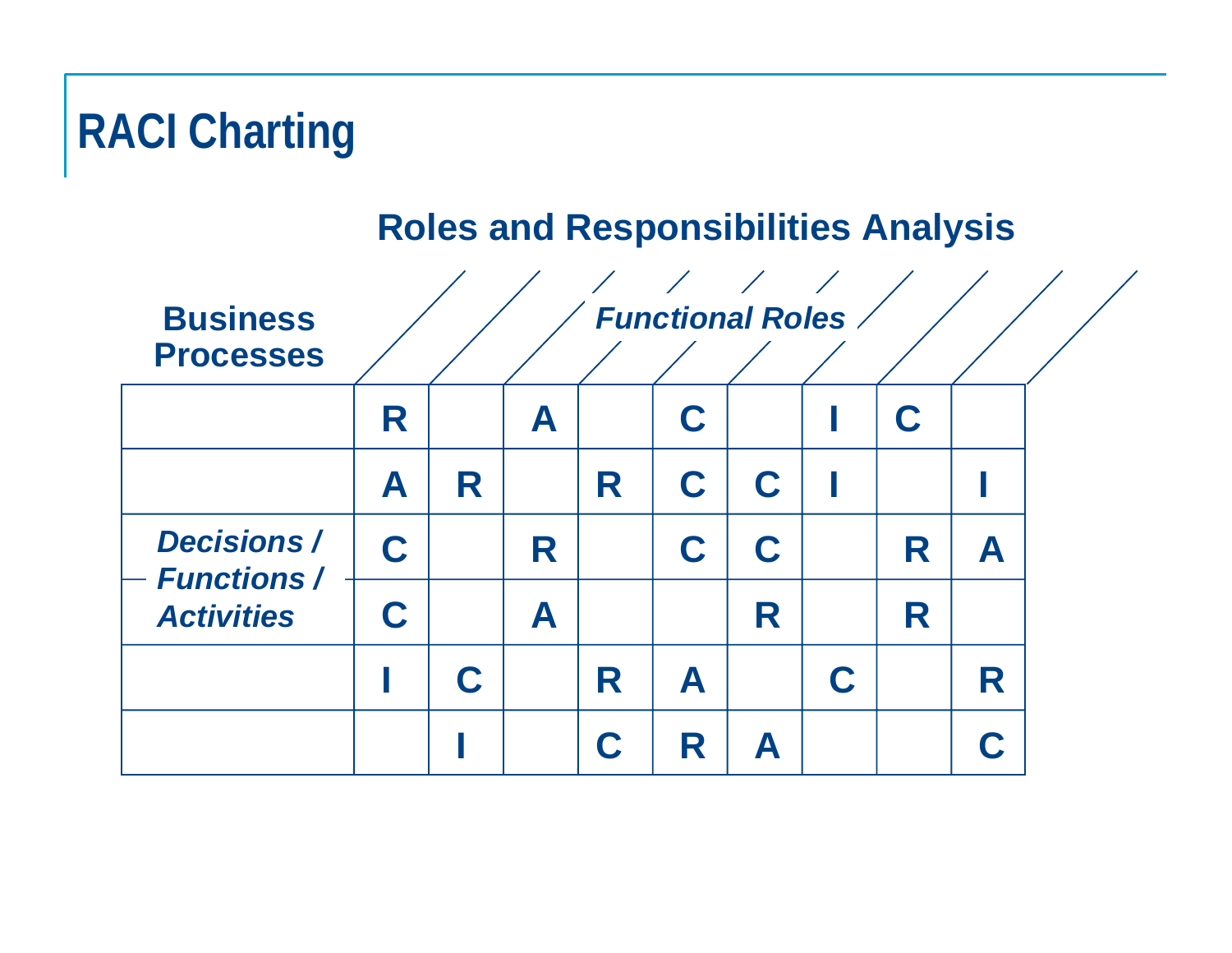## **Activity Or Decision List Guidelines**

- **1. Avoid obvious or generic activities, for example, "attend meetings"**
- **2. Each activity or decision should begin with a good action verb. Examples:**

| evaluate | schedule | write   | record         | determine |
|----------|----------|---------|----------------|-----------|
| operate  | monitor  | prepare | update         | collect   |
| approve  | conduct  | develop | <b>inspect</b> | train     |
| publish  | report   | review  | authorize      | decide    |

**3. When the action verb implies a judgement or a decision (for example, evaluate, monitor, inspect review), add a phrase to indicate the primary outcome. Examples:**

**"Monitor phone service handling of customer requests to identify training needs"**

**"Analyze data to locate source of delay"**

**4. Activities or decisions should be short, concise and apply to a role or need, not to a specific person.**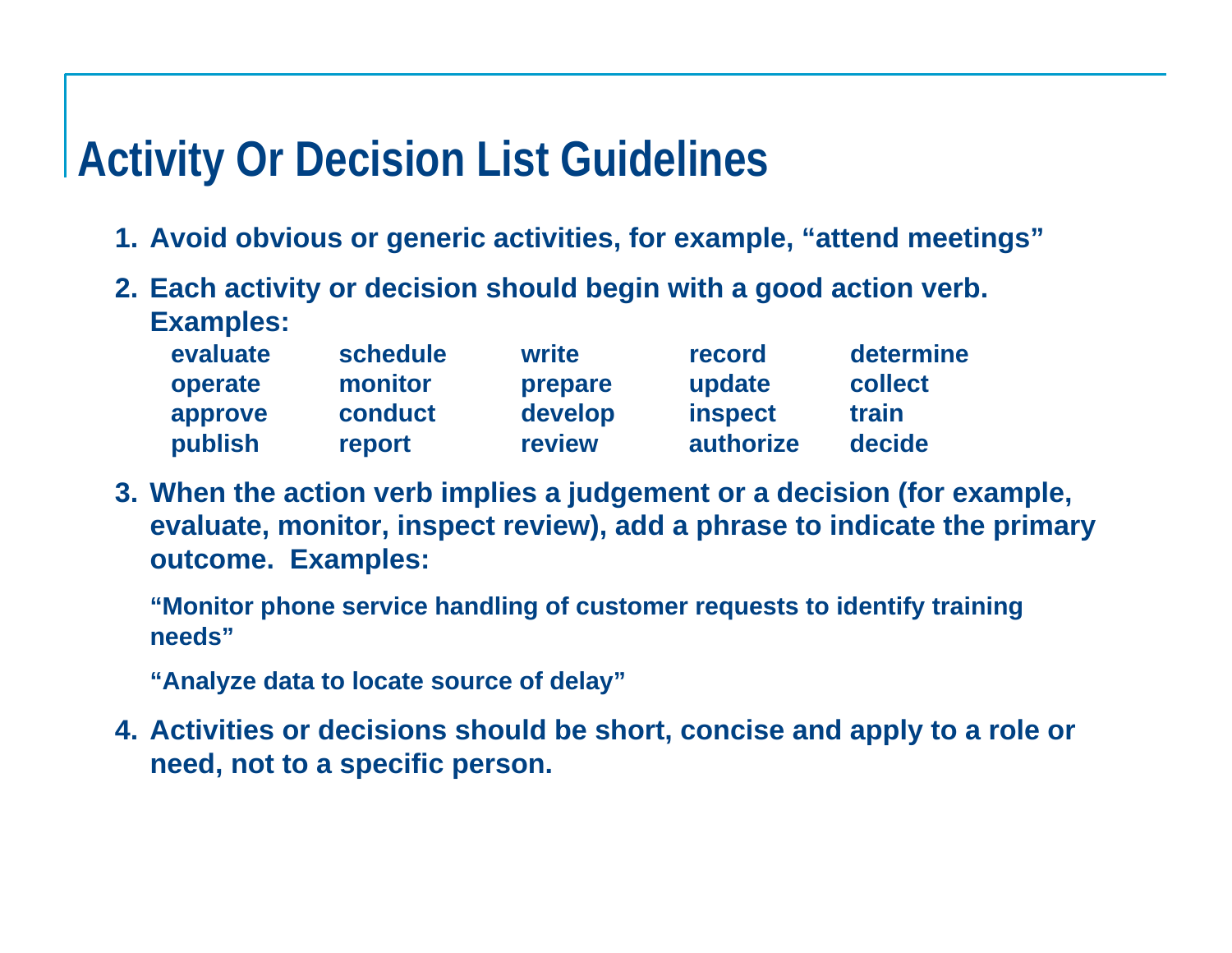## **Definitions**

#### **Functional Roles**

| <b>Decisions/</b><br><b>Functions /</b><br><b>Activities</b> |   |   |   |   | A position assigned or assumed to<br>accomplish an activity or sub-activity |   |   |   |  |
|--------------------------------------------------------------|---|---|---|---|-----------------------------------------------------------------------------|---|---|---|--|
| <b>An action</b>                                             | R |   | A |   |                                                                             |   |   |   |  |
| that is one<br>of several                                    | A | R |   | R |                                                                             |   |   |   |  |
| sequential                                                   | C |   | R |   |                                                                             |   | R | A |  |
| steps in the<br>completion                                   |   |   | A |   |                                                                             | R | R |   |  |
| of a<br><b>business</b>                                      |   | C |   | R | A                                                                           |   |   | R |  |
| <b>process</b>                                               |   |   |   |   |                                                                             |   |   |   |  |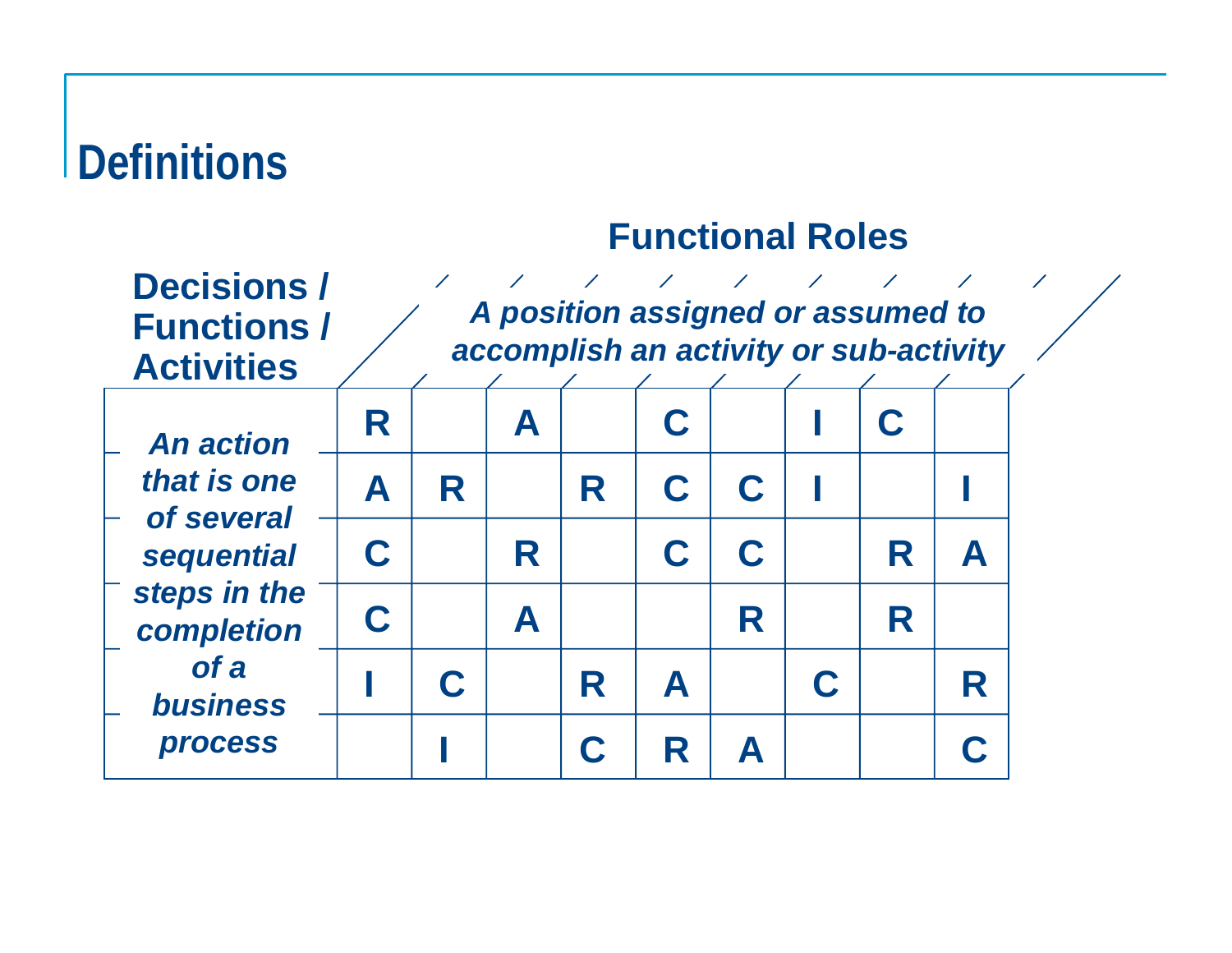## **RACI Chart Example**

**Functional Roles**

| <b>Decisions / Functions</b> | Employee  | Secretary | Supervisor | <b>Region</b><br><b>Accounting</b> |
|------------------------------|-----------|-----------|------------|------------------------------------|
| <b>1. Document expenses</b>  | <b>AR</b> |           |            |                                    |
| 2. Complete expense form     | <b>AR</b> |           |            |                                    |
| 3. Forward to supervisor     | А         | R         |            |                                    |
| <b>4. Review</b>             | C         |           | <b>AR</b>  |                                    |
| <b>5. Approve</b>            |           |           | <b>AR</b>  |                                    |
| <b>6. Forward to Region</b>  |           | R         |            |                                    |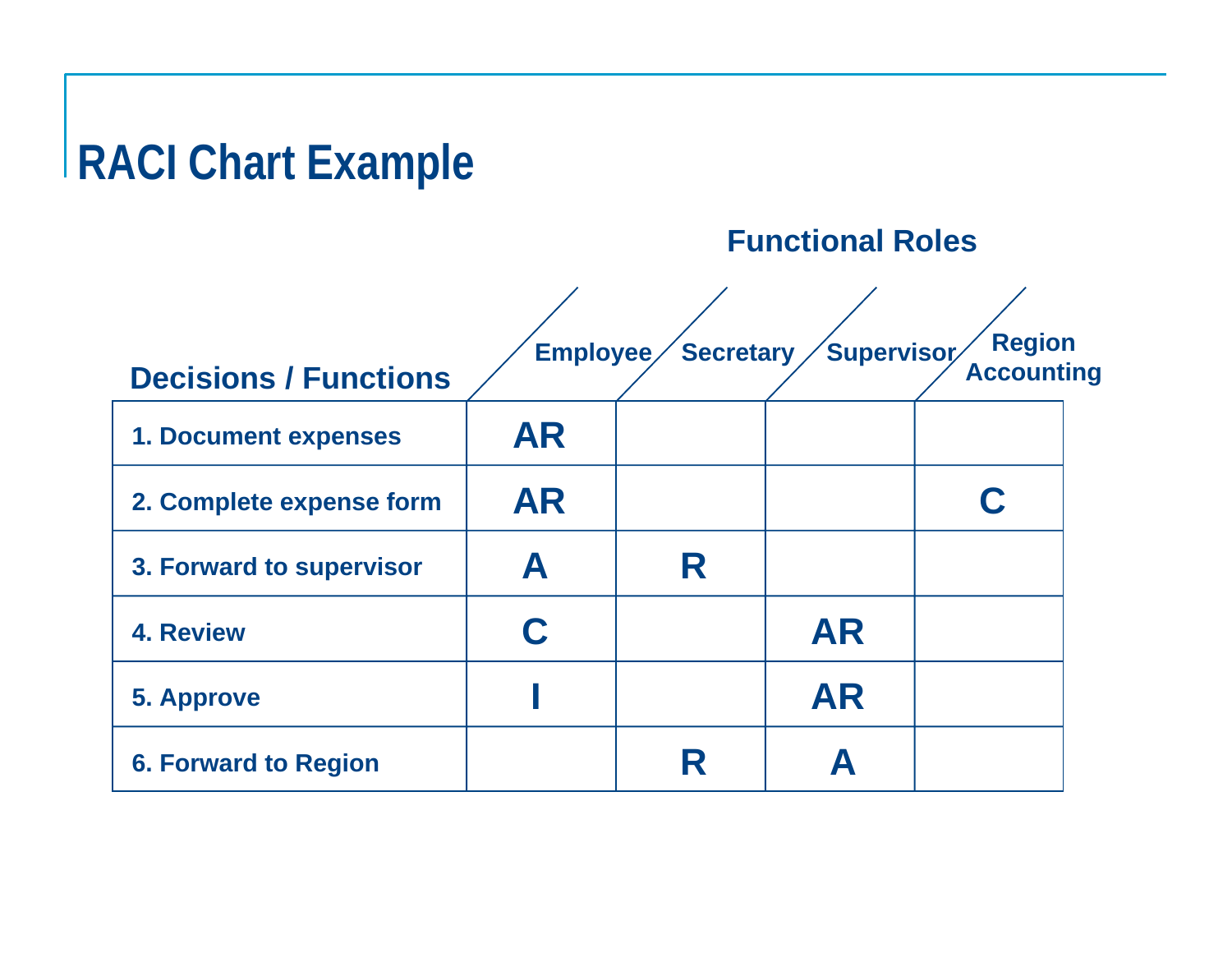## **Chart Analysis And Review**

#### **Vertical Analysis**

|   |   |   |   | $\frac{1}{2}$<br><b>Functional Roles /</b> |   |   |   |   |  |
|---|---|---|---|--------------------------------------------|---|---|---|---|--|
|   |   |   |   |                                            |   |   |   |   |  |
| R |   | A |   | C                                          |   |   | C |   |  |
| A |   |   | R | C                                          | C |   |   |   |  |
| C |   | R |   | C                                          | C |   | R | A |  |
| C |   | A |   |                                            | R |   | R |   |  |
|   |   |   | R | A                                          |   | C |   | R |  |
|   | ◪ |   | C | R                                          | A |   |   | C |  |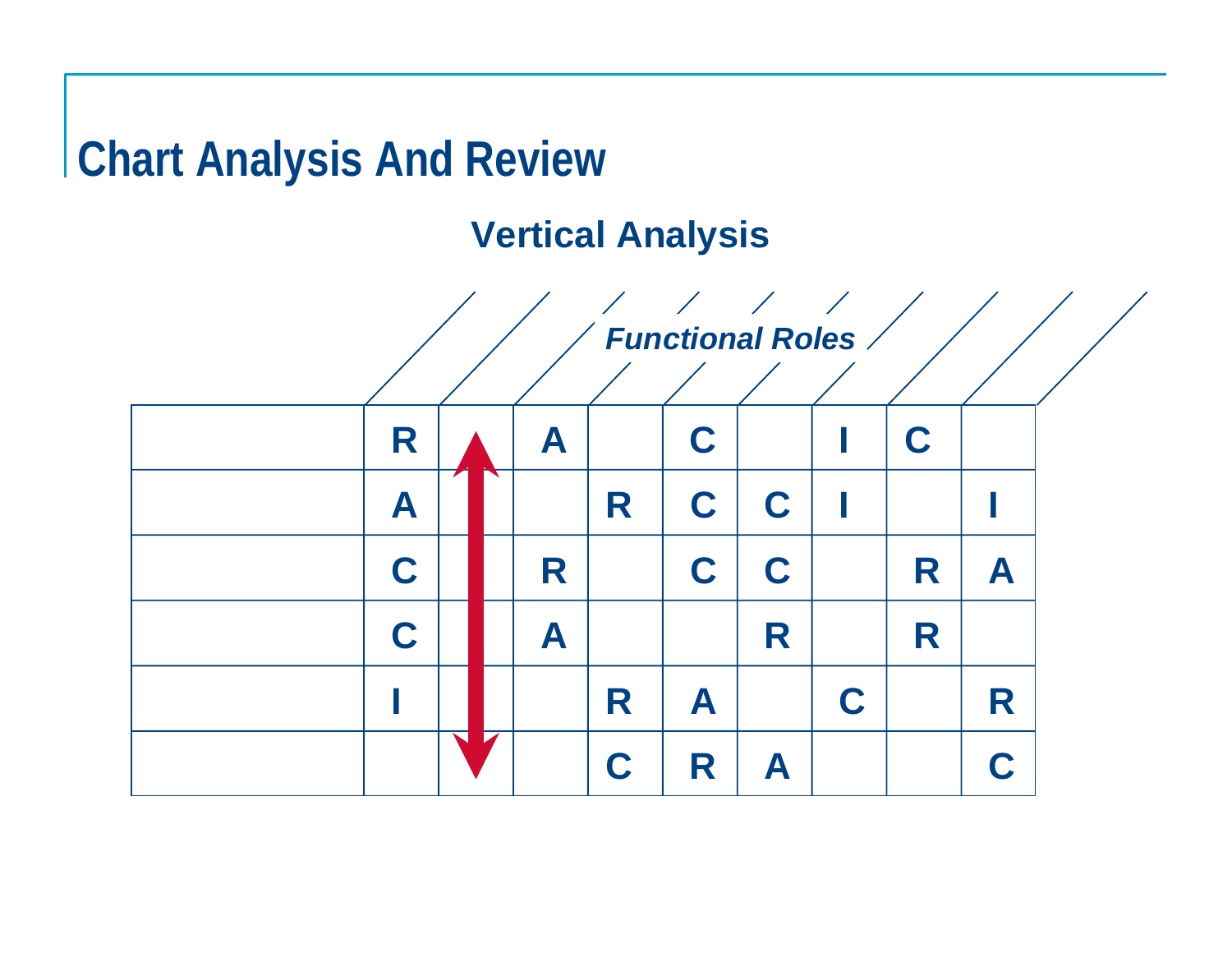# **Vertical Analysis**

*If You Find:*

#### *Then Ask:*

| Lots of R's            | Can or need the individual(s) stay on top of so much? Can the<br>decision/activity be broken into smaller, more manageable functions?                                                                                                                                                             |
|------------------------|---------------------------------------------------------------------------------------------------------------------------------------------------------------------------------------------------------------------------------------------------------------------------------------------------|
| <b>No empty spaces</b> | Does the individual(s) need to be involved in so many activities? Are they<br>a "gatekeeper" or could management by exception principles be used?<br>Can C's be reduced I's, or left to the individual's discretion when<br>something needs particular attention?                                 |
| No R's or A's          | Should this functional role be eliminated? Have processes changed to a<br>point where resources should be re-utilized?                                                                                                                                                                            |
| <b>Too many A's</b>    | Does a proper "segregation of duties" exist? Should other groups be<br>accountable for some of these activities to ensure checks and balances<br>and accurate decision making throughout the process? Is this a<br>"bottleneck" in the process-is everyone waiting for decisions or<br>direction? |
| <b>Qualifications</b>  | Does the type or degree of participation fit the qualifications of this role?                                                                                                                                                                                                                     |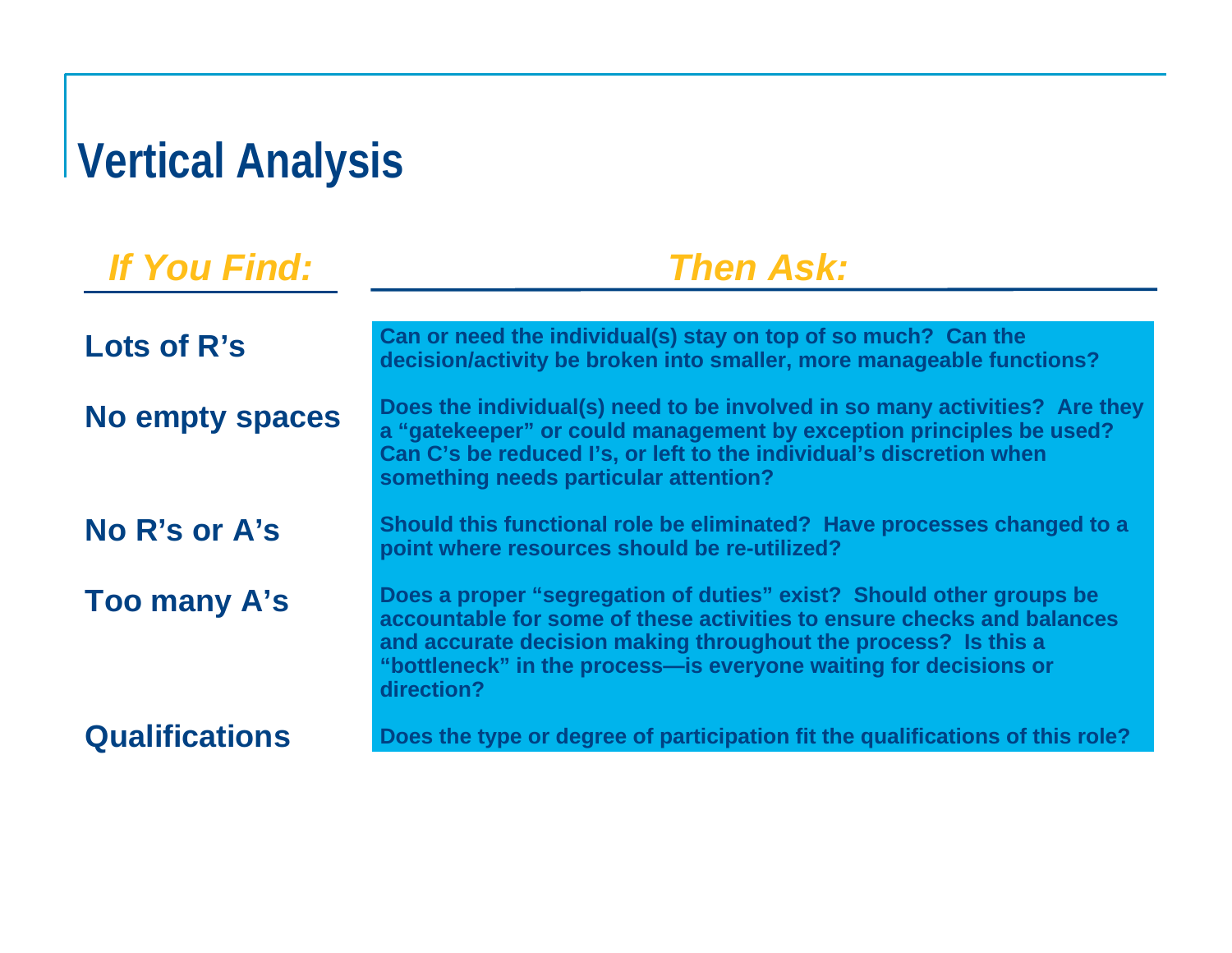#### **Chart Analysis And Review**

#### **Horizontal analysis**

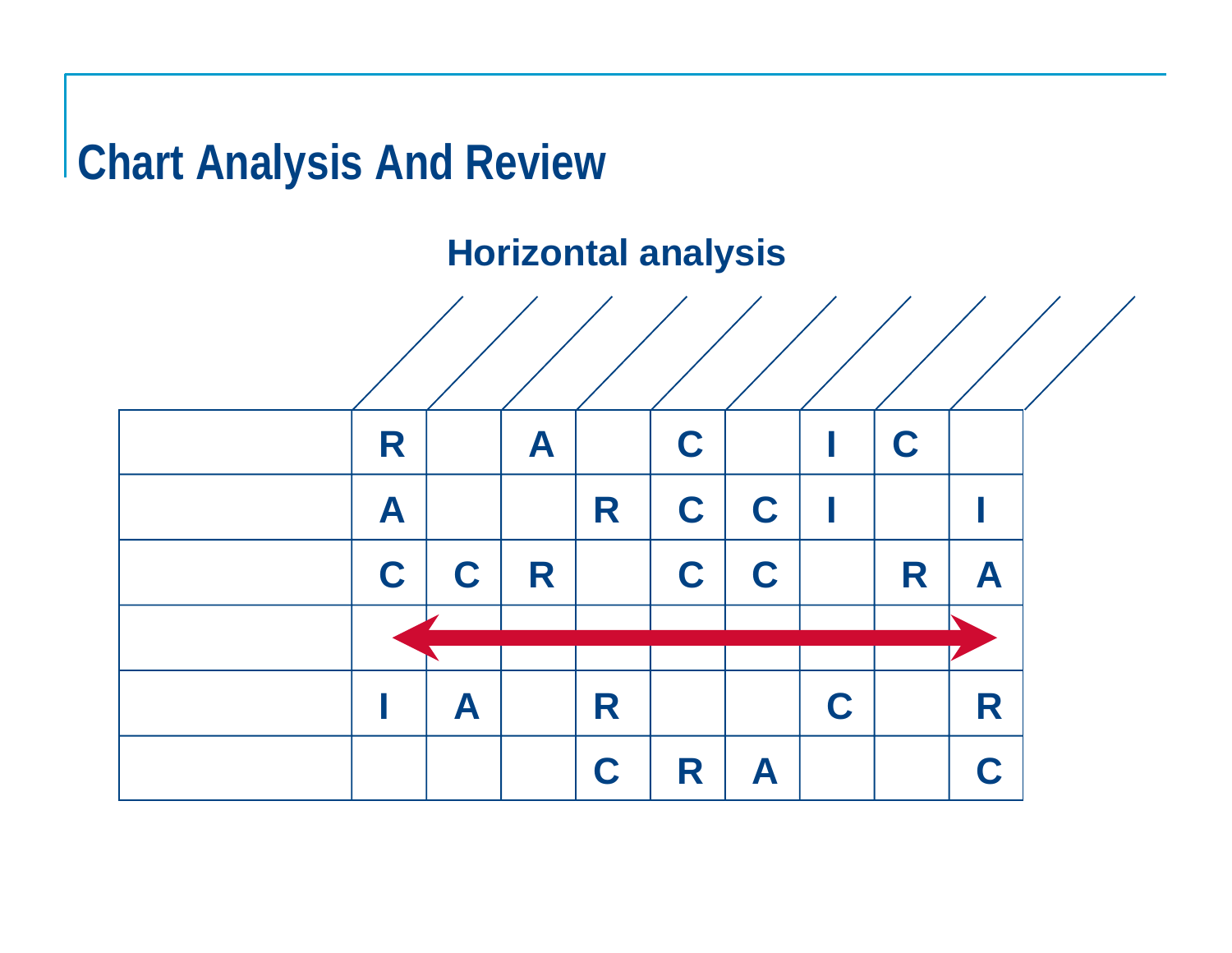# **Horizontal Analysis**

| <b>If You Find:</b> | <b>Then Ask:</b>                                                                                                                                                 |  |  |  |  |  |
|---------------------|------------------------------------------------------------------------------------------------------------------------------------------------------------------|--|--|--|--|--|
| No R's              | Is job getting done? Some roles may be waiting to approve, be                                                                                                    |  |  |  |  |  |
|                     | consulted, or informed. No one sees their role to take the<br>initiative.                                                                                        |  |  |  |  |  |
| <b>Too many R's</b> | Is this a sign of "over the wall" activities? "Just get it off my<br>desk ASAP!"                                                                                 |  |  |  |  |  |
| No A's              | Why not? There must be an "A." Accountability should be<br>pushed down to the most appropriate level.                                                            |  |  |  |  |  |
| Too many A's        | Is there confusion? "I though you had it!" It also creates<br>confusion because every person with an "A" has a different<br>view of how it is or should be done. |  |  |  |  |  |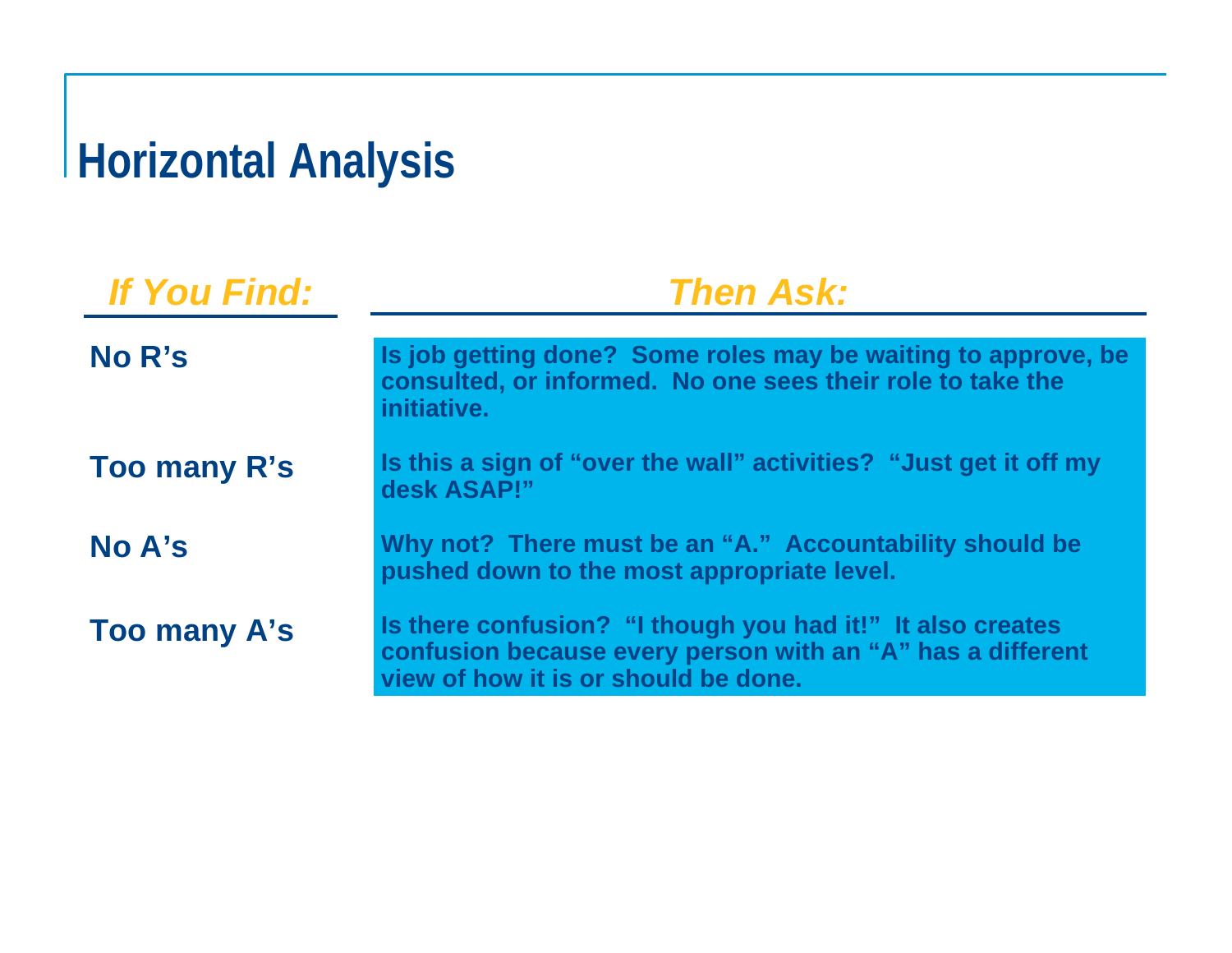# **Horizontal Analysis (Cont.)**

| <b>If You Find:</b>        | <b>Then Ask:</b>                                                                                                                                              |  |  |  |  |  |  |
|----------------------------|---------------------------------------------------------------------------------------------------------------------------------------------------------------|--|--|--|--|--|--|
| Too few A's and R's        | The process must slow down while the activity is performed<br>on an "ad hoc" basis. Or the procedure may be outdated and<br>can be streamlined if not needed. |  |  |  |  |  |  |
| Lots of C's                | Do all the functional roles really need to be consulted? Are<br>there justifiable benefits in consulting all the roles?                                       |  |  |  |  |  |  |
| Lots of I's                | Do all the roles need to be routinely informed or only in<br>exceptional circumstances?                                                                       |  |  |  |  |  |  |
| <b>Every box filled in</b> | They shouldn't be. If they are, too many people are<br>involved-usually too many "C's" and "I's."                                                             |  |  |  |  |  |  |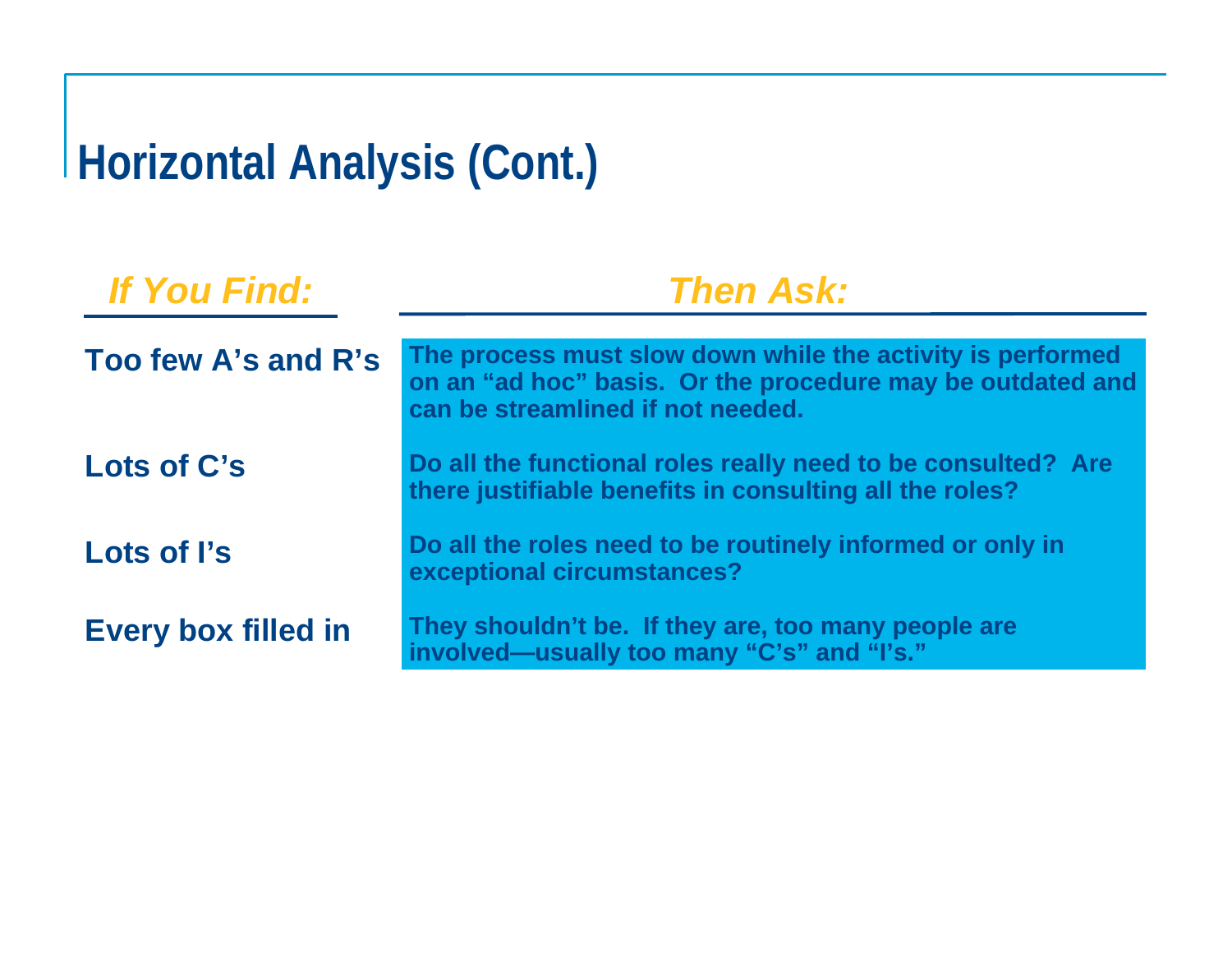#### **Get Feedback And Buy-in**

- **The RACI chart is shown to representative groups of people covering the roles on the chart**
- **Their builds are captured and the chart is revised as appropriate**
- **The RACI may be validated in conjunction with the other products of the Project Team**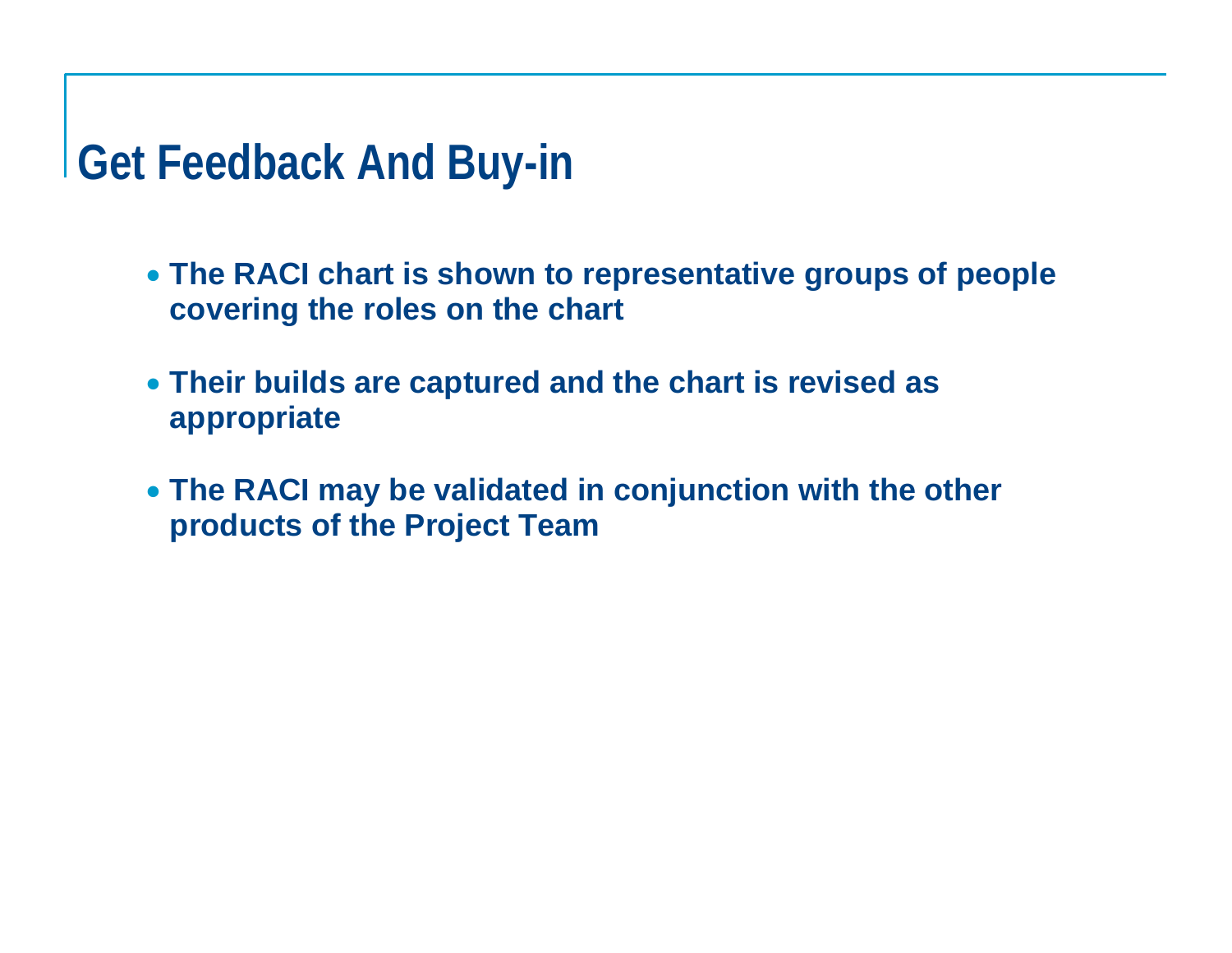#### **Benefits**

- $\bullet$ **Increased productivity through well defined accountability**
- $\bullet$  **Reduced scrap and rework because need specifications are clarified**
- **Increased capacity by eliminating overlaps and redundancies**
- $\bullet$  **Streamlined organization structure by collapsing unneeded layers and placing accountability where it belongs**
- $\bullet$  **Better trained people by involving them in workshops where fellow workers discuss all roles and functions**
- $\bullet$  **Better planning process because of more participation of team members as a result of building communication interfaces (consult and inform)**